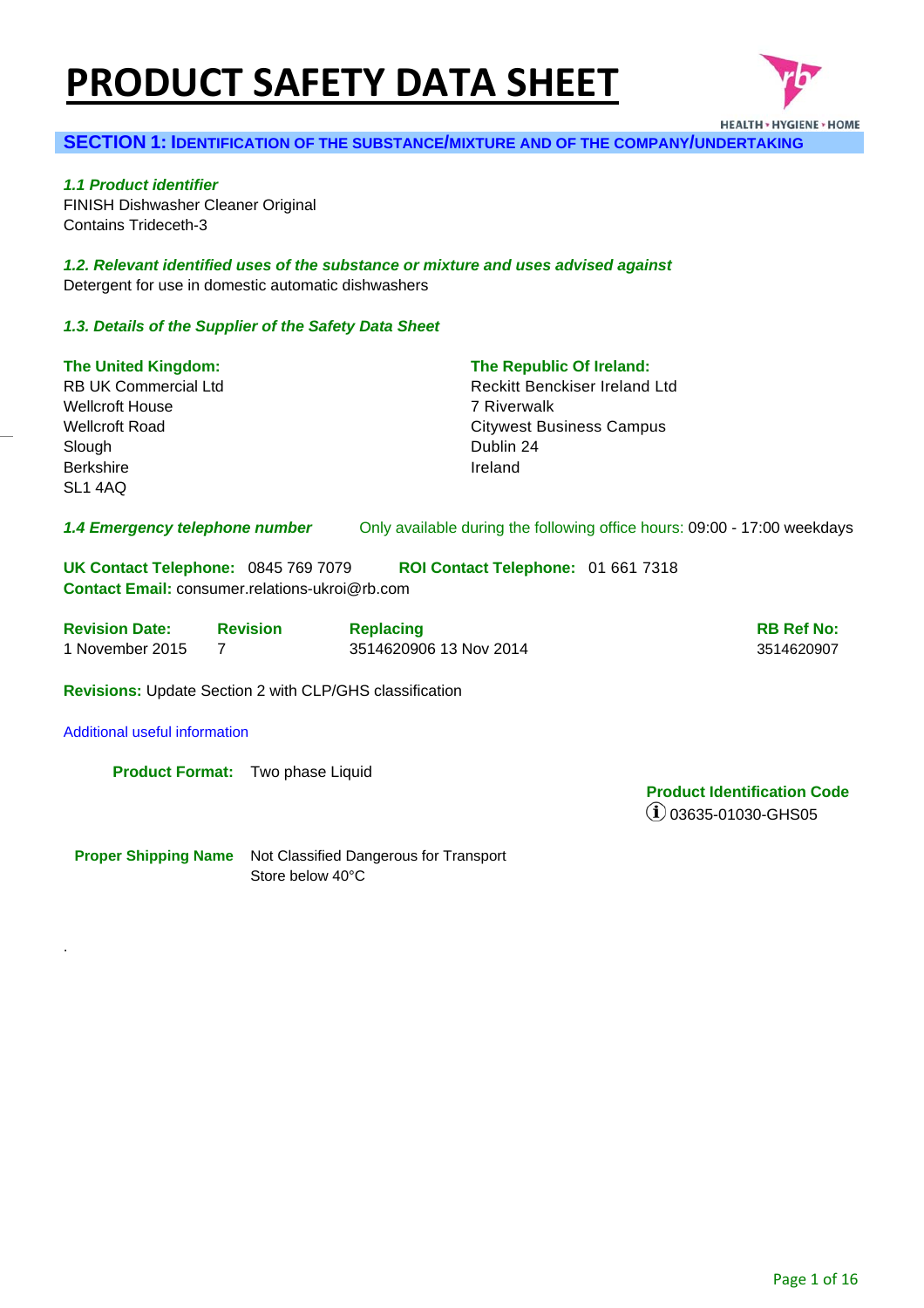# **SECTION 2: HAZARDS IDENTIFICATION**

| 2.1 Classification of the substance or mixture<br><b>Product definition</b><br>: Mixture<br>Classification according to Regulation (EC) No. 1272/2008 [CLP/GHS]<br>Eye Dam. 1, H318 |                                                                                              |                                                                                                                                                                                                                                                                                                                                                                 |  |  |  |  |  |
|-------------------------------------------------------------------------------------------------------------------------------------------------------------------------------------|----------------------------------------------------------------------------------------------|-----------------------------------------------------------------------------------------------------------------------------------------------------------------------------------------------------------------------------------------------------------------------------------------------------------------------------------------------------------------|--|--|--|--|--|
|                                                                                                                                                                                     | <b>Classification according to Directive 1999/45/EC [DPD]</b>                                |                                                                                                                                                                                                                                                                                                                                                                 |  |  |  |  |  |
|                                                                                                                                                                                     | The product is classified as dangerous according to Directive 1999/45/EC and its amendments. |                                                                                                                                                                                                                                                                                                                                                                 |  |  |  |  |  |
| <b>Classification</b>                                                                                                                                                               |                                                                                              | : $Xi$ : R36                                                                                                                                                                                                                                                                                                                                                    |  |  |  |  |  |
| <b>Human health hazards</b>                                                                                                                                                         |                                                                                              | : Irritating to eyes.                                                                                                                                                                                                                                                                                                                                           |  |  |  |  |  |
|                                                                                                                                                                                     |                                                                                              | See Section 16 for the full text of the R phrases or H statements declared above.                                                                                                                                                                                                                                                                               |  |  |  |  |  |
|                                                                                                                                                                                     |                                                                                              | See Section 11 for more detailed information on health effects and symptoms.                                                                                                                                                                                                                                                                                    |  |  |  |  |  |
| 2.2 Label elements                                                                                                                                                                  |                                                                                              |                                                                                                                                                                                                                                                                                                                                                                 |  |  |  |  |  |
| <b>Hazard pictograms</b>                                                                                                                                                            |                                                                                              |                                                                                                                                                                                                                                                                                                                                                                 |  |  |  |  |  |
|                                                                                                                                                                                     |                                                                                              |                                                                                                                                                                                                                                                                                                                                                                 |  |  |  |  |  |
|                                                                                                                                                                                     |                                                                                              |                                                                                                                                                                                                                                                                                                                                                                 |  |  |  |  |  |
| <b>Signal word</b>                                                                                                                                                                  |                                                                                              | : Danger                                                                                                                                                                                                                                                                                                                                                        |  |  |  |  |  |
| <b>Hazard statements</b>                                                                                                                                                            |                                                                                              | : Causes serious eye damage.                                                                                                                                                                                                                                                                                                                                    |  |  |  |  |  |
| <b>Precautionary statements</b>                                                                                                                                                     |                                                                                              |                                                                                                                                                                                                                                                                                                                                                                 |  |  |  |  |  |
| General                                                                                                                                                                             |                                                                                              | : Read label before use. Keep out of reach of children. If medical advice is needed,<br>have product container or label at hand.                                                                                                                                                                                                                                |  |  |  |  |  |
| <b>Prevention</b>                                                                                                                                                                   |                                                                                              | : Wear eye or face protection. Wash hands thoroughly after handling.                                                                                                                                                                                                                                                                                            |  |  |  |  |  |
| <b>Response</b>                                                                                                                                                                     |                                                                                              | : IF IN EYES: Rinse cautiously with water for several minutes. Remove contact<br>lenses, if present and easy to do. Continue rinsing. Immediately call a POISON<br>CENTER or physician.                                                                                                                                                                         |  |  |  |  |  |
| <b>Storage</b>                                                                                                                                                                      |                                                                                              | : Not applicable.                                                                                                                                                                                                                                                                                                                                               |  |  |  |  |  |
| <b>Disposal</b>                                                                                                                                                                     |                                                                                              | : Not applicable.                                                                                                                                                                                                                                                                                                                                               |  |  |  |  |  |
| <b>Hazard symbol or symbols</b>                                                                                                                                                     |                                                                                              |                                                                                                                                                                                                                                                                                                                                                                 |  |  |  |  |  |
| <b>Indication of danger</b>                                                                                                                                                         |                                                                                              | Irritant                                                                                                                                                                                                                                                                                                                                                        |  |  |  |  |  |
| <b>Risk phrases</b>                                                                                                                                                                 |                                                                                              | : R36- Irritating to eyes.                                                                                                                                                                                                                                                                                                                                      |  |  |  |  |  |
| <b>Safety phrases</b>                                                                                                                                                               |                                                                                              | : S2- Keep out of the reach of children.<br>S46- If swallowed, seek medical advice immediately and show this container or<br>label.<br>S50- Do not mix with Bleaching agents<br>S26- In case of contact with eyes, rinse immediately with plenty of water and seek<br>medical advice<br>S35- This material and its container must be disposed of in a safe way. |  |  |  |  |  |
| <b>Hazardous ingredients</b><br>(DPD)                                                                                                                                               |                                                                                              | : Not applicable                                                                                                                                                                                                                                                                                                                                                |  |  |  |  |  |
| <b>Hazardous ingredients</b><br>(CLP)                                                                                                                                               |                                                                                              | : Isotridecanol, ethoxylated                                                                                                                                                                                                                                                                                                                                    |  |  |  |  |  |
| <b>Supplemental label</b><br>elements (DPD)                                                                                                                                         |                                                                                              | : Not applicable.                                                                                                                                                                                                                                                                                                                                               |  |  |  |  |  |
| <b>Supplemental label</b><br>elements (CLP)                                                                                                                                         |                                                                                              | : Not applicable.                                                                                                                                                                                                                                                                                                                                               |  |  |  |  |  |

 $75$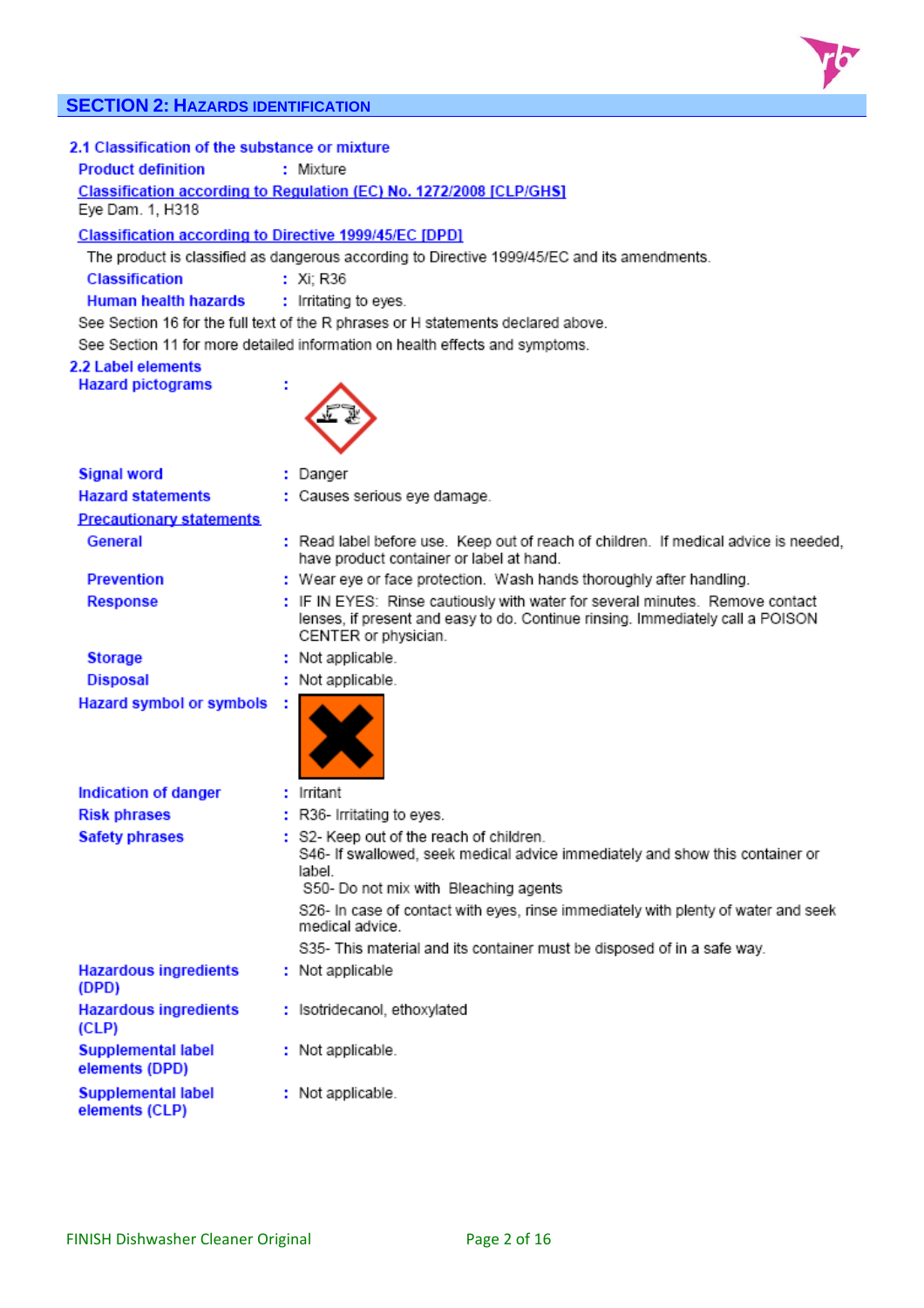

**Special packaging requirements** 

**Containers to be fitted** : Not applicable. with child-resistant fastenings Tactile warning of danger : Not applicable. 2.3 Other hazards

Other hazards which do : None known. not result in classification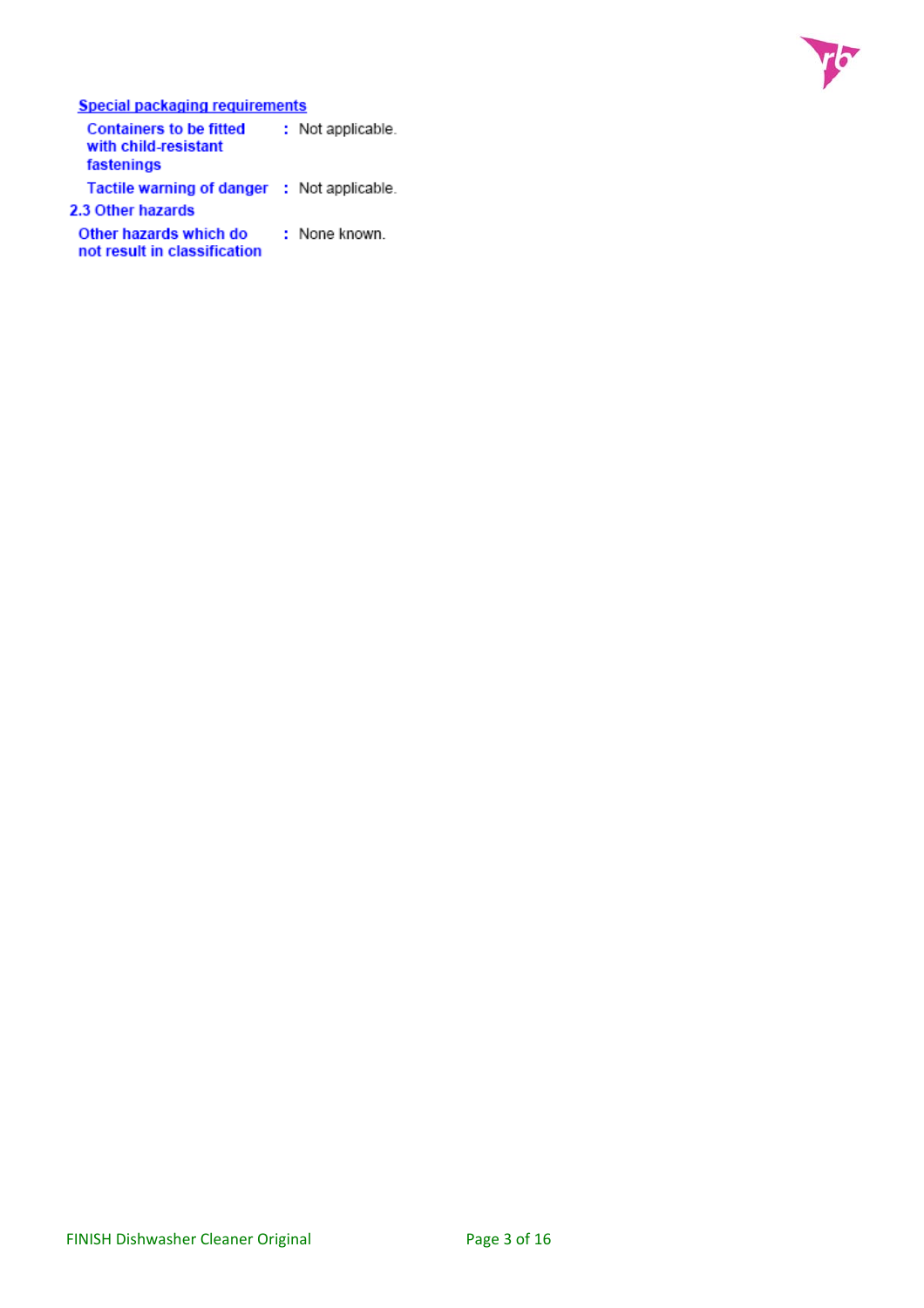

## **SECTION 3: COMPOSITION/INFORMATION ON INGREDIENTS**

|  | Substance/mixture |  |
|--|-------------------|--|

: Mixture

|                                   |                                  | <b>Classification</b> |                                                                             |                                                                               |       |  |
|-----------------------------------|----------------------------------|-----------------------|-----------------------------------------------------------------------------|-------------------------------------------------------------------------------|-------|--|
| <b>Product/ingredient</b><br>name | <b>Identifiers</b>               | %                     | 67/548/EEC                                                                  | <b>Regulation (EC) No.</b><br>1272/2008 [CLP]                                 | Type  |  |
| citric acid                       | EC: 201-069-1<br>CAS: 77-92-9    | $15 - 30$             | Xi: R36                                                                     | Eye Irrit. 2, H319                                                            | $[1]$ |  |
| Isotridecanol,<br>ethoxylated     | EC: 500-241-6<br>CAS: 69011-36-5 | $5 - 10$              | Xi: R41                                                                     | Acute Tox. 4, H302<br>Eye Dam. 1, H318                                        | $[1]$ |  |
|                                   |                                  |                       | See Section 16 for<br>the full text of the R-<br>phrases declared<br>above. | See Section 16 for the<br>full text of the H<br>statements declared<br>above. |       |  |

## EU Regulation (EC) No. 1907/2006 (REACH)

**Annex XIV - List of substances subject to authorization** 

#### **Annex XIV**

None of the components are listed.

**Substances of very high concern** 

None of the components are listed.

Annex XVII - Restrictions : Not applicable. on the manufacture, placing on the market and use of certain dangerous substances, mixtures and articles

There are no additional ingredients present which, within the current knowledge of the supplier and in the concentrations applicable, are classified as hazardous to health or the environment, are PBTs or vPvBs or have been assigned a workplace exposure limit and hence require reporting in this section.

Type

[1] Substance classified with a health or environmental hazard

[2] Substance with a workplace exposure limit

[3] Substance meets the criteria for PBT according to Regulation (EC) No. 1907/2006, Annex XIII

[4] Substance meets the criteria for vPvB according to Regulation (EC) No. 1907/2006, Annex XIII

[5] Substance of equivalent concern

Occupational exposure limits, if available, are listed in Section 8.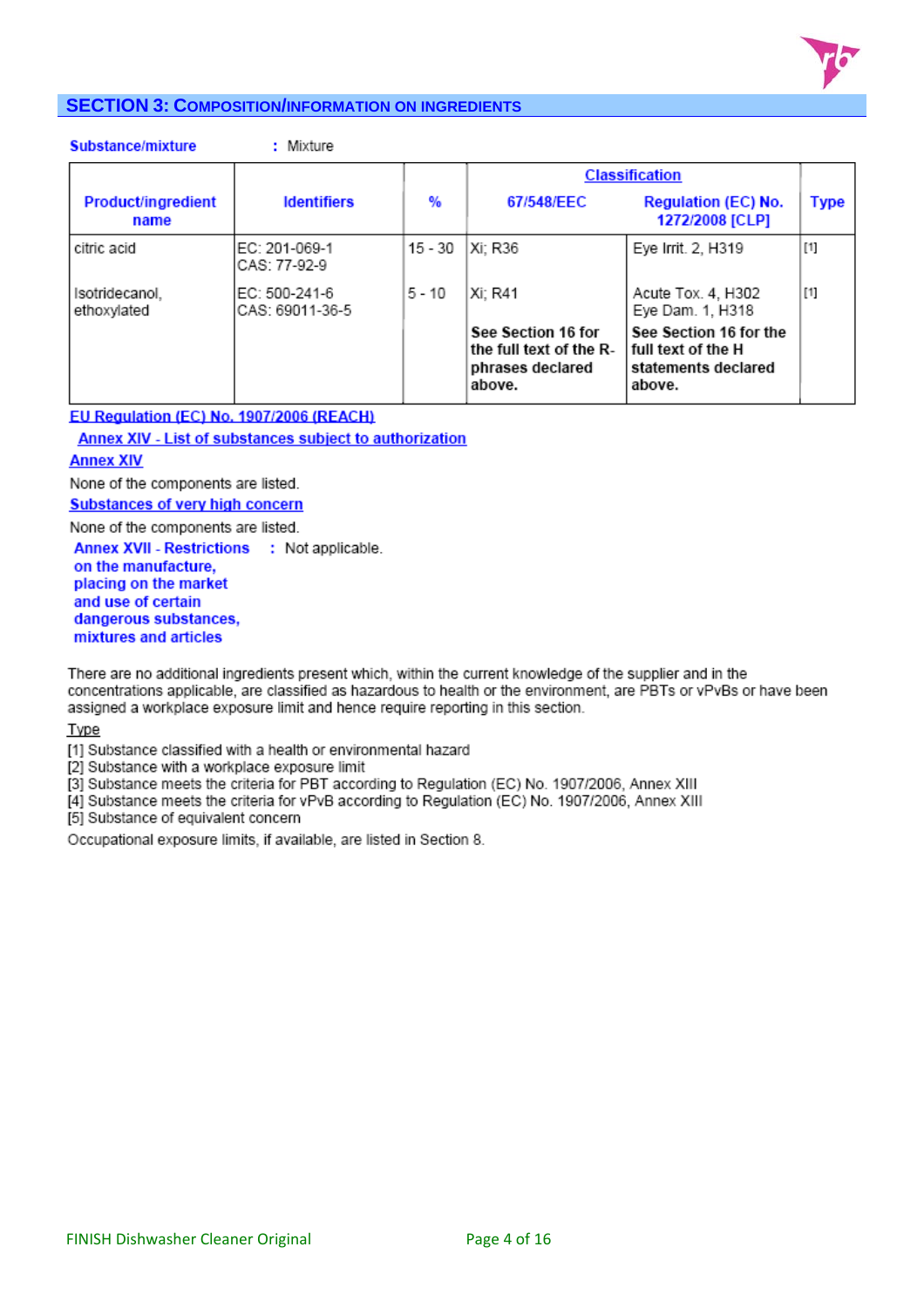# **SECTION 4: FIRST AID MEASURES**



| 4.1 Description of first aid measures |                                                                                                                                                                                                                                                                                                                                                                                                                                                                                                                                                                                                                                                                                                                                                                                                                                                                                        |
|---------------------------------------|----------------------------------------------------------------------------------------------------------------------------------------------------------------------------------------------------------------------------------------------------------------------------------------------------------------------------------------------------------------------------------------------------------------------------------------------------------------------------------------------------------------------------------------------------------------------------------------------------------------------------------------------------------------------------------------------------------------------------------------------------------------------------------------------------------------------------------------------------------------------------------------|
| <b>Eye contact</b>                    | : Get medical attention immediately. Call a poison center or physician. Immediately<br>flush eyes with plenty of water, occasionally lifting the upper and lower eyelids.<br>Check for and remove any contact lenses. Continue to rinse for at least 10 minutes.<br>Chemical burns must be treated promptly by a physician.                                                                                                                                                                                                                                                                                                                                                                                                                                                                                                                                                            |
| <b>Inhalation</b>                     | : Get medical attention immediately. Call a poison center or physician. Remove<br>victim to fresh air and keep at rest in a position comfortable for breathing. If it is<br>suspected that fumes are still present, the rescuer should wear an appropriate mask<br>or self-contained breathing apparatus. If not breathing, if breathing is irregular or if<br>respiratory arrest occurs, provide artificial respiration or oxygen by trained personnel.<br>It may be dangerous to the person providing aid to give mouth-to-mouth<br>resuscitation. If unconscious, place in recovery position and get medical attention<br>immediately. Maintain an open airway. Loosen tight clothing such as a collar, tie,<br>belt or waistband.                                                                                                                                                  |
| <b>Skin contact</b>                   | : Get medical attention immediately. Call a poison center or physician. Flush<br>contaminated skin with plenty of water. Remove contaminated clothing and shoes.<br>Wash contaminated clothing thoroughly with water before removing it, or wear<br>gloves. Continue to rinse for at least 10 minutes. Chemical burns must be treated<br>promptly by a physician. Wash clothing before reuse. Clean shoes thoroughly<br>before reuse                                                                                                                                                                                                                                                                                                                                                                                                                                                   |
| Ingestion                             | : Get medical attention immediately. Call a poison center or physician. Wash out<br>mouth with water. Remove dentures if any. Remove victim to fresh air and keep at<br>rest in a position comfortable for breathing. If material has been swallowed and the<br>exposed person is conscious, give small quantities of water to drink. Stop if the<br>exposed person feels sick as vomiting may be dangerous. Do not induce vomiting<br>unless directed to do so by medical personnel. If vomiting occurs, the head should<br>be kept low so that vomit does not enter the lungs. Chemical burns must be treated<br>promptly by a physician. Never give anything by mouth to an unconscious person.<br>If unconscious, place in recovery position and get medical attention immediately.<br>Maintain an open airway. Loosen tight clothing such as a collar, tie, belt or<br>waistband. |
| <b>Protection of first-aiders</b>     | : No action shall be taken involving any personal risk or without suitable training. If it<br>is suspected that fumes are still present, the rescuer should wear an appropriate<br>mask or self-contained breathing apparatus. It may be dangerous to the person<br>providing aid to give mouth-to-mouth resuscitation. Wash contaminated clothing<br>thoroughly with water before removing it, or wear gloves.                                                                                                                                                                                                                                                                                                                                                                                                                                                                        |
|                                       | 4.2 Most important symptoms and effects, both acute and delayed                                                                                                                                                                                                                                                                                                                                                                                                                                                                                                                                                                                                                                                                                                                                                                                                                        |
| <b>Potential acute health effects</b> |                                                                                                                                                                                                                                                                                                                                                                                                                                                                                                                                                                                                                                                                                                                                                                                                                                                                                        |
| Eye contact                           | : Causes serious eye damage.                                                                                                                                                                                                                                                                                                                                                                                                                                                                                                                                                                                                                                                                                                                                                                                                                                                           |
| <b>Inhalation</b>                     | May give off gas, vapor or dust that is very irritating or corrosive to the respiratory<br>system.                                                                                                                                                                                                                                                                                                                                                                                                                                                                                                                                                                                                                                                                                                                                                                                     |
| <b>Skin contact</b>                   | : No known significant effects or critical hazards.                                                                                                                                                                                                                                                                                                                                                                                                                                                                                                                                                                                                                                                                                                                                                                                                                                    |
| Ingestion                             | : May cause burns to mouth, throat and stomach.                                                                                                                                                                                                                                                                                                                                                                                                                                                                                                                                                                                                                                                                                                                                                                                                                                        |
| Over-exposure signs/symptoms          |                                                                                                                                                                                                                                                                                                                                                                                                                                                                                                                                                                                                                                                                                                                                                                                                                                                                                        |
| Eye contact                           | : Adverse symptoms may include the following:<br>pain<br>watering<br>redness                                                                                                                                                                                                                                                                                                                                                                                                                                                                                                                                                                                                                                                                                                                                                                                                           |
| <b>Inhalation</b>                     | : No specific data.                                                                                                                                                                                                                                                                                                                                                                                                                                                                                                                                                                                                                                                                                                                                                                                                                                                                    |
| <b>Skin contact</b>                   | : Adverse symptoms may include the following:<br>pain or irritation<br>redness<br>blistering may occur                                                                                                                                                                                                                                                                                                                                                                                                                                                                                                                                                                                                                                                                                                                                                                                 |
| Ingestion                             | : Adverse symptoms may include the following:                                                                                                                                                                                                                                                                                                                                                                                                                                                                                                                                                                                                                                                                                                                                                                                                                                          |
|                                       | stomach pains<br>4.3 Indication of any immediate medical attention and special treatment needed                                                                                                                                                                                                                                                                                                                                                                                                                                                                                                                                                                                                                                                                                                                                                                                        |
| <b>Notes to physician</b>             | : Treat symptomatically. Contact poison treatment specialist immediately if large<br>quantities have been ingested or inhaled.                                                                                                                                                                                                                                                                                                                                                                                                                                                                                                                                                                                                                                                                                                                                                         |
| <b>Specific treatments</b>            | : No specific treatment.                                                                                                                                                                                                                                                                                                                                                                                                                                                                                                                                                                                                                                                                                                                                                                                                                                                               |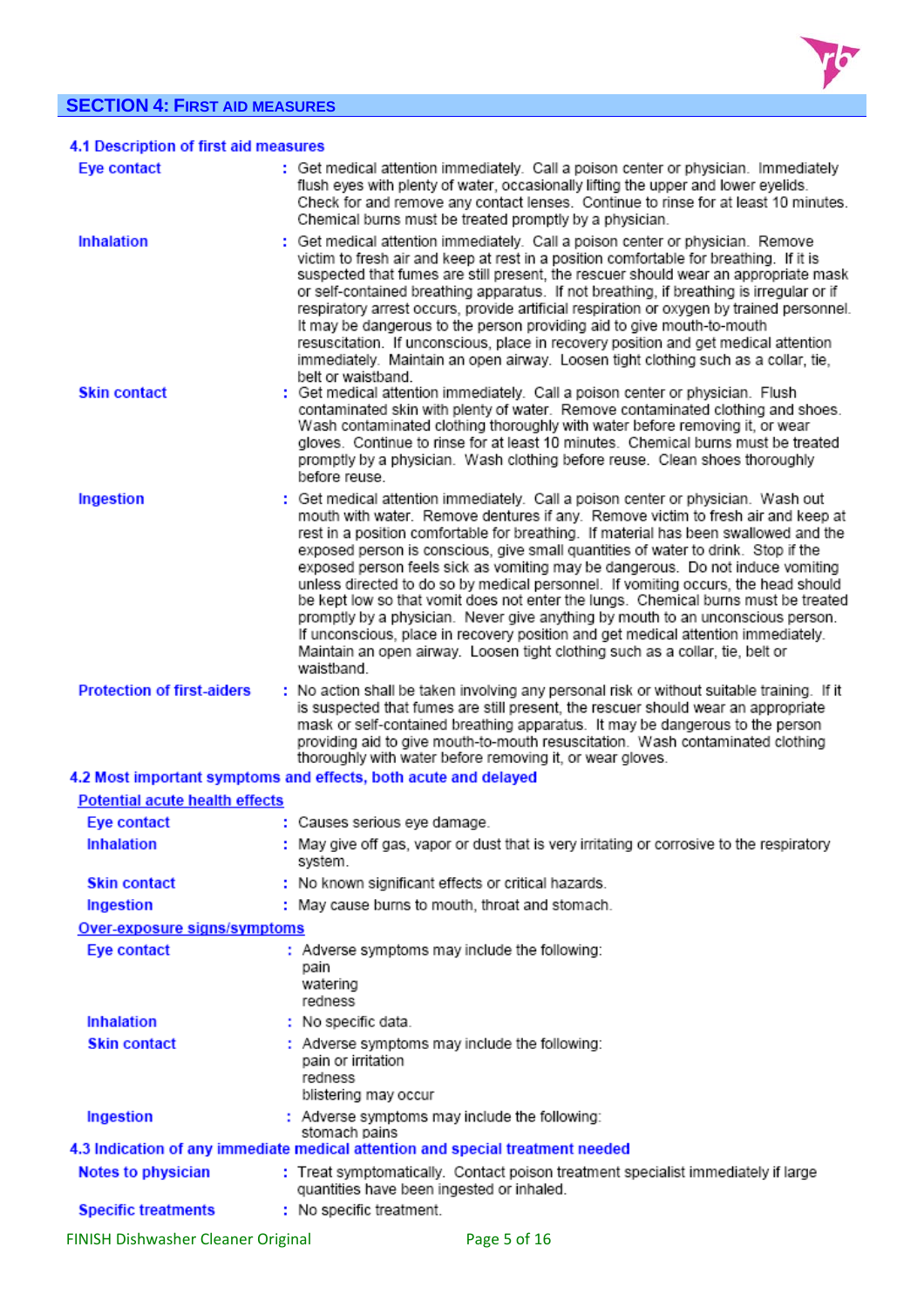## **SECTION 5: FIREFIGHTING MEASURES**



| 5.1 Extinguishing media<br><b>Suitable extinguishing</b><br>media | : Use an extinguishing agent suitable for the surrounding fire.                                                                                                                                                                                                                                                                                                       |
|-------------------------------------------------------------------|-----------------------------------------------------------------------------------------------------------------------------------------------------------------------------------------------------------------------------------------------------------------------------------------------------------------------------------------------------------------------|
| Unsuitable extinguishing<br>media                                 | : None known                                                                                                                                                                                                                                                                                                                                                          |
| 5.2 Special hazards arising from the substance or mixture         |                                                                                                                                                                                                                                                                                                                                                                       |
| <b>Hazards from the</b><br>substance or mixture                   | : In a fire or if heated, a pressure increase will occur and the container may burst.                                                                                                                                                                                                                                                                                 |
| <b>Hazardous thermal</b><br>decomposition products                | : Decomposition products may include the following materials:<br>carbon dioxide<br>carbon monoxide                                                                                                                                                                                                                                                                    |
| 5.3 Advice for firefighters                                       |                                                                                                                                                                                                                                                                                                                                                                       |
| <b>Special protective actions</b><br>for fire-fighters            | : Promptly isolate the scene by removing all persons from the vicinity of the incident if<br>there is a fire. No action shall be taken involving any personal risk or without<br>suitable training.                                                                                                                                                                   |
| <b>Special protective</b><br>equipment for fire-fighters          | : Fire-fighters should wear appropriate protective equipment and self-contained<br>breathing apparatus (SCBA) with a full face-piece operated in positive pressure<br>mode. Clothing for fire-fighters (including helmets, protective boots and gloves)<br>conforming to European standard EN 469 will provide a basic level of protection for<br>chemical incidents. |

## **SECTION 6: ACCIDENTAL RELEASE MEASURES**

## 6.1 Personal precautions, protective equipment and emergency procedures

| For non-emergency<br>personnel                            |  | : No action shall be taken involving any personal risk or without suitable training.<br>Evacuate surrounding areas. Keep unnecessary and unprotected personnel from<br>entering. Do not touch or walk through spilled material. Do not breathe vapor or<br>mist. Provide adequate ventilation. Wear appropriate respirator when ventilation is<br>inadequate. Put on appropriate personal protective equipment.                                                                                                                                                                                 |  |  |  |  |  |
|-----------------------------------------------------------|--|-------------------------------------------------------------------------------------------------------------------------------------------------------------------------------------------------------------------------------------------------------------------------------------------------------------------------------------------------------------------------------------------------------------------------------------------------------------------------------------------------------------------------------------------------------------------------------------------------|--|--|--|--|--|
| For emergency responders :                                |  | If specialised clothing is required to deal with the spillage, take note of any<br>information in Section 8 on suitable and unsuitable materials. See also the<br>information in "For non-emergency personnel".                                                                                                                                                                                                                                                                                                                                                                                 |  |  |  |  |  |
| <b>6.2 Environmental</b><br>precautions                   |  | : Avoid dispersal of spilled material and runoff and contact with soil, waterways,<br>drains and sewers. Inform the relevant authorities if the product has caused<br>environmental pollution (sewers, waterways, soil or air).                                                                                                                                                                                                                                                                                                                                                                 |  |  |  |  |  |
| 6.3 Methods and materials for containment and cleaning up |  |                                                                                                                                                                                                                                                                                                                                                                                                                                                                                                                                                                                                 |  |  |  |  |  |
| <b>Small spill</b>                                        |  | : Stop leak if without risk. Move containers from spill area. Dilute with water and mop<br>up if water-soluble. Alternatively, or if water-insoluble, absorb with an inert dry<br>material and place in an appropriate waste disposal container. Dispose of via a<br>licensed waste disposal contractor.                                                                                                                                                                                                                                                                                        |  |  |  |  |  |
| Large spill                                               |  | : Stop leak if without risk. Move containers from spill area. Approach release from<br>upwind. Prevent entry into sewers, water courses, basements or confined areas.<br>Wash spillages into an effluent treatment plant or proceed as follows. Contain and<br>collect spillage with non-combustible, absorbent material e.g. sand, earth,<br>vermiculite or diatomaceous earth and place in container for disposal according to<br>local regulations. Dispose of via a licensed waste disposal contractor.<br>Contaminated absorbent material may pose the same hazard as the spilled product. |  |  |  |  |  |
| 6.4 Reference to other<br><b>sections</b>                 |  | : See Section 1 for emergency contact information.<br>See Section 8 for information on appropriate personal protective equipment.<br>See Section 13 for additional waste treatment information.                                                                                                                                                                                                                                                                                                                                                                                                 |  |  |  |  |  |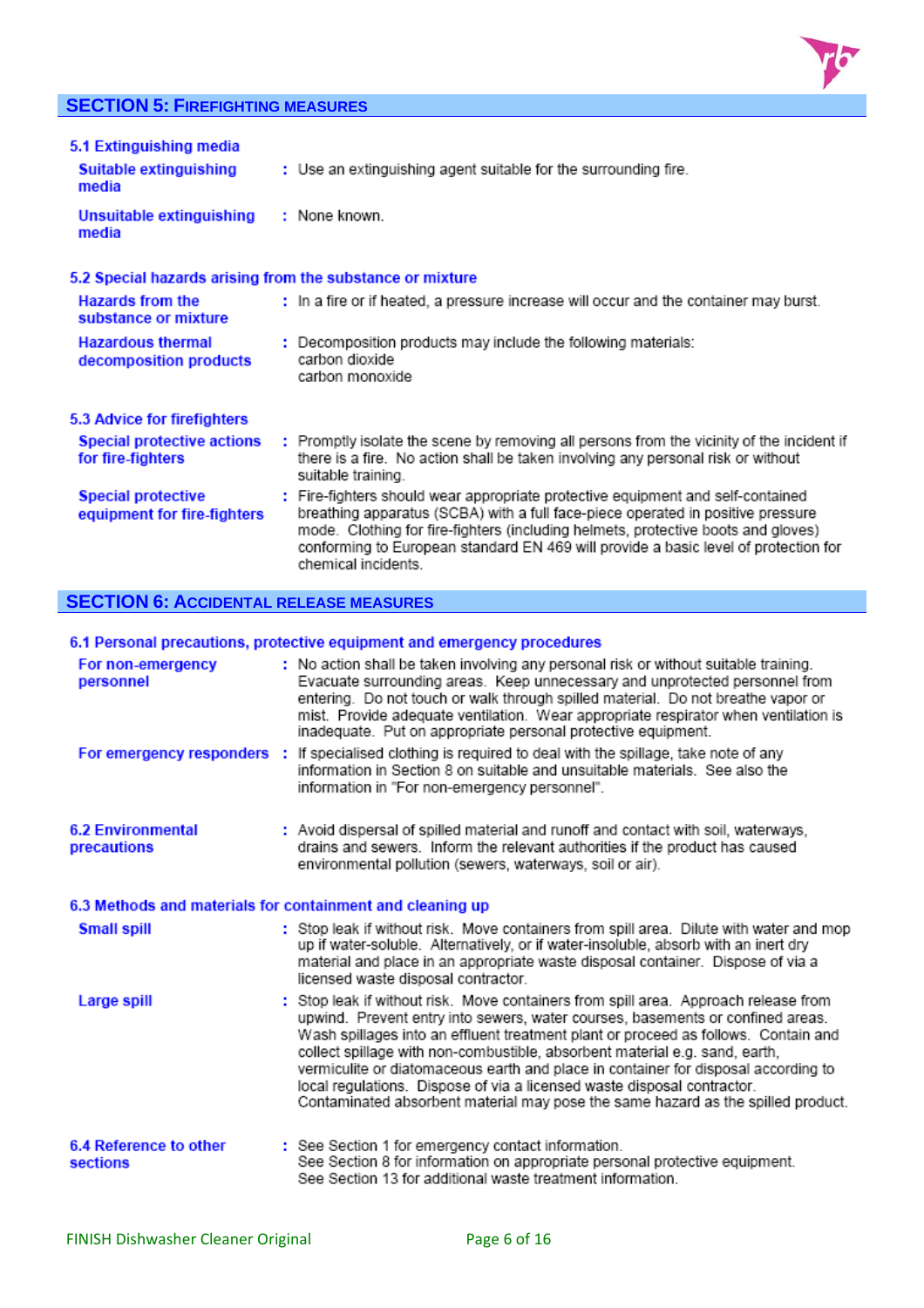

## **SECTION 7: HANDLING AND STORAGE**

The information in this section contains generic advice and guidance. The list of Identified Uses in Section 1 should be<br>consulted for any available use-specific information provided in the Exposure Scenario(s).

#### 7.1 Precautions for safe handling

| <b>Protective measures</b>                       | : Put on appropriate personal protective equipment (see Section 8). Do not get in<br>eyes or on skin or clothing. Do not breathe vapor or mist. Do not ingest. If during<br>normal use the material presents a respiratory hazard, use only with adequate<br>ventilation or wear appropriate respirator. Keep in the original container or an<br>approved alternative made from a compatible material, kept tightly closed when not<br>in use. Empty containers retain product residue and can be hazardous. Do not<br>reuse container.                                                       |
|--------------------------------------------------|-----------------------------------------------------------------------------------------------------------------------------------------------------------------------------------------------------------------------------------------------------------------------------------------------------------------------------------------------------------------------------------------------------------------------------------------------------------------------------------------------------------------------------------------------------------------------------------------------|
| <b>Advice on general</b><br>occupational hygiene | : Eating, drinking and smoking should be prohibited in areas where this material is<br>handled, stored and processed. Workers should wash hands and face before<br>eating, drinking and smoking. Remove contaminated clothing and protective<br>equipment before entering eating areas. See also Section 8 for additional<br>information on hygiene measures.                                                                                                                                                                                                                                 |
|                                                  | 7.2 Conditions for safe storage, including any incompatibilities                                                                                                                                                                                                                                                                                                                                                                                                                                                                                                                              |
| <b>Storage</b>                                   | : Do not store above the following temperature: 40°C (104°F). Store in accordance<br>with local regulations. Store in original container protected from direct sunlight in a<br>dry, cool and well-ventilated area, away from incompatible materials (see Section 10)<br>and food and drink. Store locked up. Keep container tightly closed and sealed until<br>ready for use. Containers that have been opened must be carefully resealed and<br>kept upright to prevent leakage. Do not store in unlabeled containers. Use<br>appropriate containment to avoid environmental contamination. |
| 7.3 Specific end use(s)                          |                                                                                                                                                                                                                                                                                                                                                                                                                                                                                                                                                                                               |
| <b>Recommendations</b>                           | : Washing and cleaning products (including solvent based products) Consumer uses                                                                                                                                                                                                                                                                                                                                                                                                                                                                                                              |
| Industrial sector specific<br>solutions          | : Not available.                                                                                                                                                                                                                                                                                                                                                                                                                                                                                                                                                                              |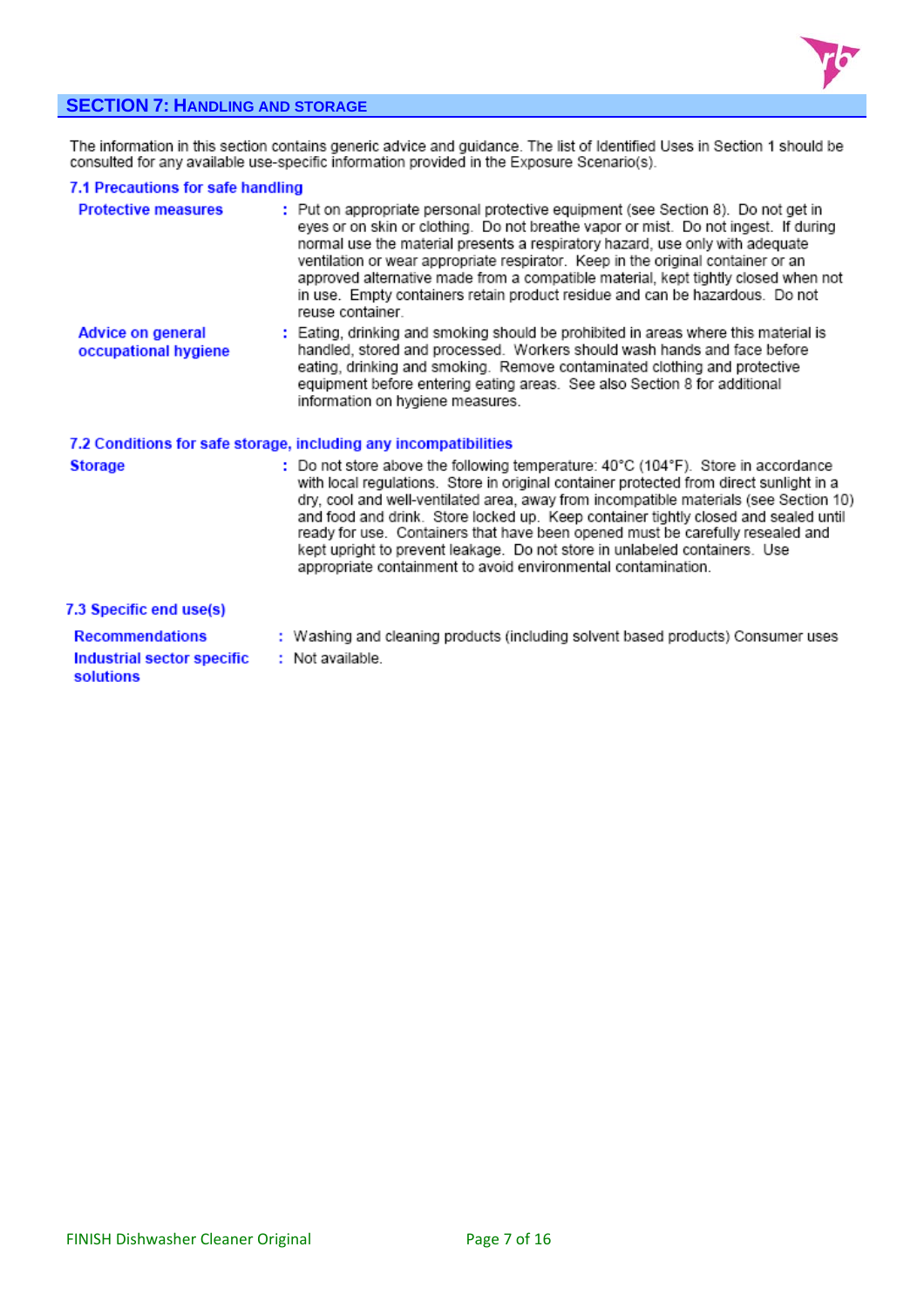

## **SECTION 8: EXPOSURE CONTROLS/PERSONAL PROTECTION**

The information in this section contains generic advice and quidance. The list of Identified Uses in Section 1 should be consulted for any available use-specific information provided in the Exposure Scenario(s).

#### **8.1 Control parameters Occupational exposure limits Product/ingredient name Exposure limit values Europe** No exposure limit value known. Recommended monitoring : If this product contains ingredients with exposure limits, personal, workplace procedures atmosphere or biological monitoring may be required to determine the effectiveness of the ventilation or other control measures and/or the necessity to use respiratory protective equipment. Reference should be made to monitoring standards, such as the following: European Standard EN 689 (Workplace atmospheres - Guidance for the assessment of exposure by inhalation to chemical agents for comparison with limit values and measurement strategy) European Standard EN 14042 (Workplace atmospheres - Guide for the application and use of procedures for the assessment of exposure to chemical and biological agents) European Standard EN 482 (Workplace atmospheres - General requirements for the performance of procedures for the measurement of chemical agents) Reference to national guidance documents for methods for the determination of hazardous substances will also be required. 8.2 Manufacturer: Exposure controls **Appropriate engineering** : If user operations generate dust, fumes, gas, vapor or mist, use process controls enclosures, local exhaust ventilation or other engineering controls to keep worker exposure to airborne contaminants below any recommended or statutory limits. **Individual protection measures** : Wash hands, forearms and face thoroughly after handling chemical products, **Hygiene measures** before eating, smoking and using the lavatory and at the end of the working period. Appropriate techniques should be used to remove potentially contaminated clothing. Wash contaminated clothing before reusing. Ensure that eyewash stations and safety showers are close to the workstation location. : Safety eyewear complying with an approved standard should be used when a risk **Eye/face protection** assessment indicates this is necessary to avoid exposure to liquid splashes, mists, gases or dusts. If contact is possible, the following protection should be worn, unless the assessment indicates a higher degree of protection: chemical splash goggles and/or face shield. If inhalation hazards exist, a full-face respirator may be required instead. **Skin protection Hand protection** : Chemical-resistant, impervious gloves complying with an approved standard should be worn at all times when handling chemical products if a risk assessment indicates this is necessary. Considering the parameters specified by the glove manufacturer. check during use that the gloves are still retaining their protective properties. It should be noted that the time to breakthrough for any glove material may be different for different glove manufacturers. In the case of mixtures, consisting of several substances, the protection time of the gloves cannot be accurately estimated. Permeation level 6, Penetration level 3 following EN374, taking into consideration

: Personal protective equipment for the body should be selected based on the task **Body protection** being performed and the risks involved and should be approved by a specialist before handling this product.

the exposure of chemicals given in chapter 3.

: Appropriate footwear and any additional skin protection measures should be **Other skin protection** selected based on the task being performed and the risks involved and should be approved by a specialist before handling this product.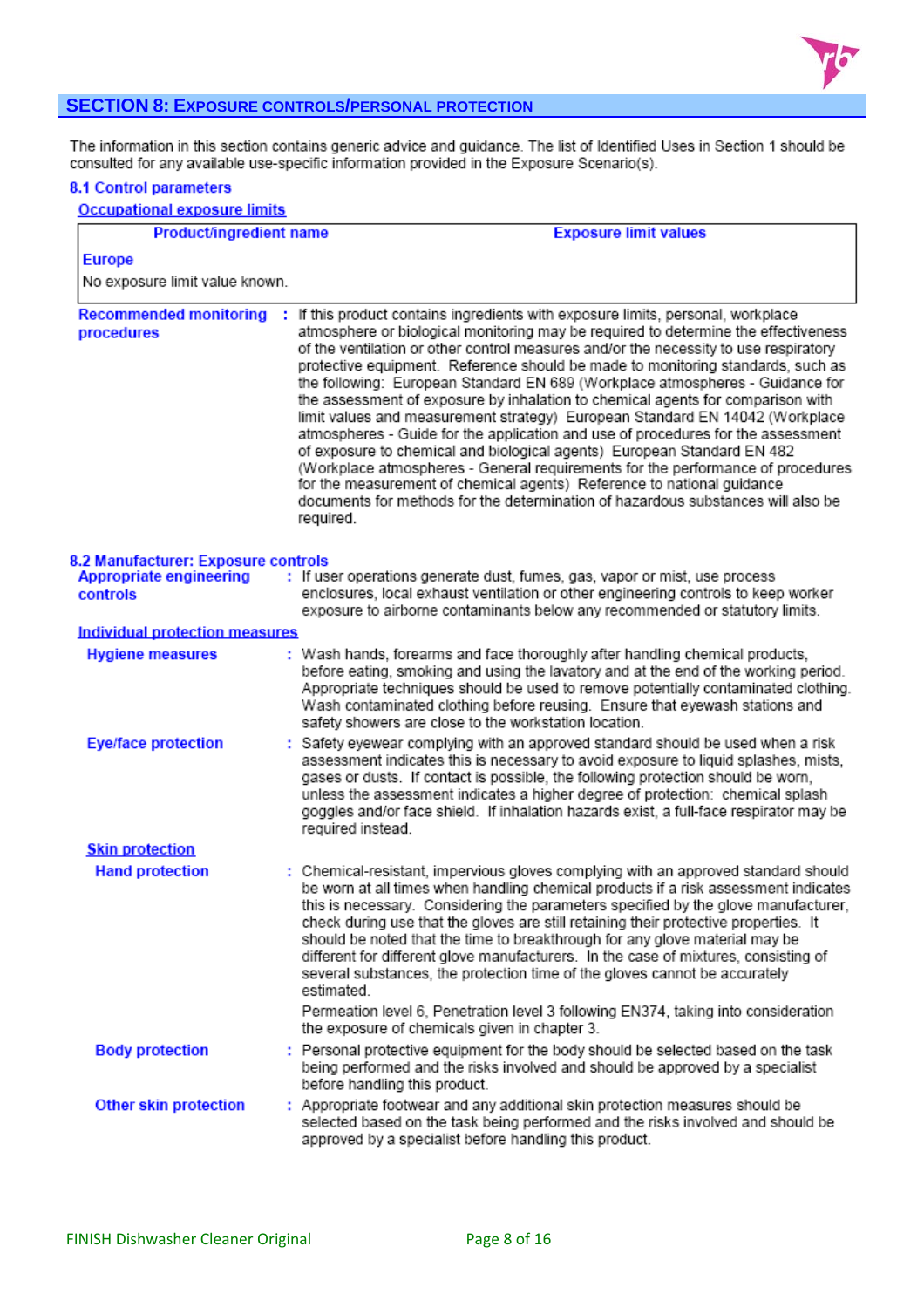

| <b>Respiratory protection</b>             | : Use a properly fitted, air-purifying or air-fed respirator complying with an approved<br>standard if a risk assessment indicates this is necessary. Respirator selection<br>must be based on known or anticipated exposure levels, the hazards of the product<br>and the safe working limits of the selected respirator.      |
|-------------------------------------------|---------------------------------------------------------------------------------------------------------------------------------------------------------------------------------------------------------------------------------------------------------------------------------------------------------------------------------|
| <b>Environmental exposure</b><br>controls | : Emissions from ventilation or work process equipment should be checked to<br>ensure they comply with the requirements of environmental protection legislation.<br>In some cases, fume scrubbers, filters or engineering modifications to the process<br>equipment will be necessary to reduce emissions to acceptable levels. |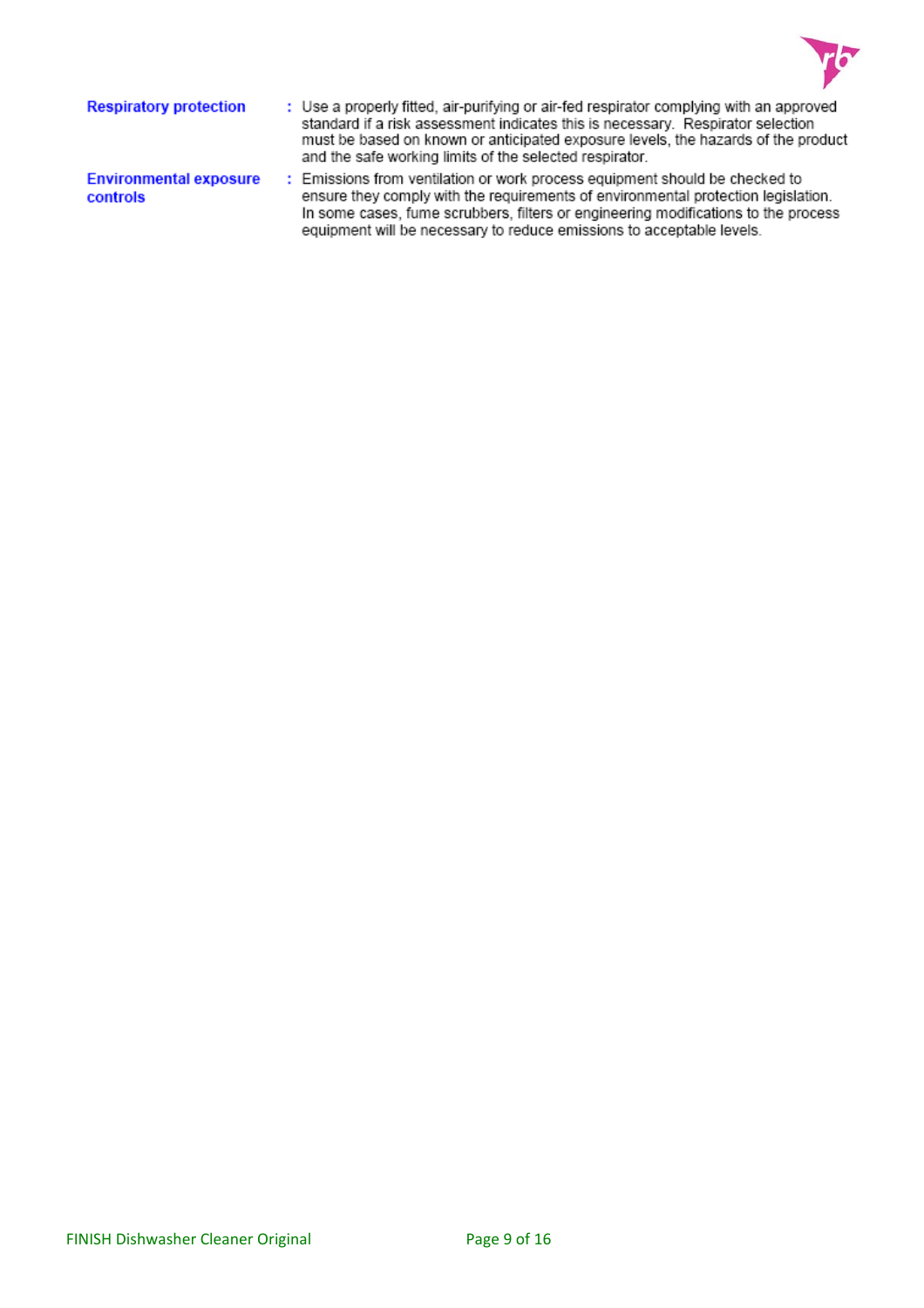

## **SECTION 9: PHYSICAL AND CHEMICAL PROPERTIES**

## 9.1 Information on basic physical and chemical properties

| <b>Appearance</b>                                          |                                                       |
|------------------------------------------------------------|-------------------------------------------------------|
| <b>Physical state</b>                                      | : Liquid.                                             |
| Color                                                      | : Blue, or Yellow, or Green.                          |
| Odor                                                       | : Characteristic                                      |
| <b>Odor threshold</b>                                      | $\cdot$ Not available.                                |
| рH                                                         | $: 1.5(100\%)$                                        |
| Melting point/freezing point                               | : Not available.                                      |
| Initial boiling point and<br>boiling range                 | : $<100^{\circ}$ C                                    |
| <b>Flash point</b>                                         | : Not available                                       |
| <b>Evaporation rate</b>                                    | : Not available.                                      |
| <b>Flammability (solid, gas)</b>                           | : Not available.                                      |
| <b>Burning time</b>                                        | Not applicable.                                       |
| <b>Burning rate</b>                                        | : Not applicable.                                     |
| <b>Upper/lower flammability or</b><br>explosive limits     | : Not available.                                      |
| <b>Vapor pressure</b>                                      | : Not available                                       |
| <b>Vapor density</b>                                       | : Not available.                                      |
| <b>Density</b>                                             | : 1.09 to 1.12 g/cm <sup>3</sup>                      |
| Solubility(ies)                                            | : Not available                                       |
| Partition coefficient: n-octanol/: Not available.<br>water |                                                       |
| <b>Decomposition temperature</b>                           | : Not available.                                      |
| <b>Viscosity</b>                                           | : Not available                                       |
| <b>Explosive properties</b>                                | : Not available.                                      |
| <b>Oxidizing properties</b>                                | $:$ Not available.                                    |
| Acidic. Test [g NaOH/100g<br>Product]                      | : 5.5 ; not corrosive: Confirmed by experimental data |
| <b>Corrosivity Remarks</b>                                 | : Not available                                       |
|                                                            |                                                       |

## 9.2 Other information

No additional information.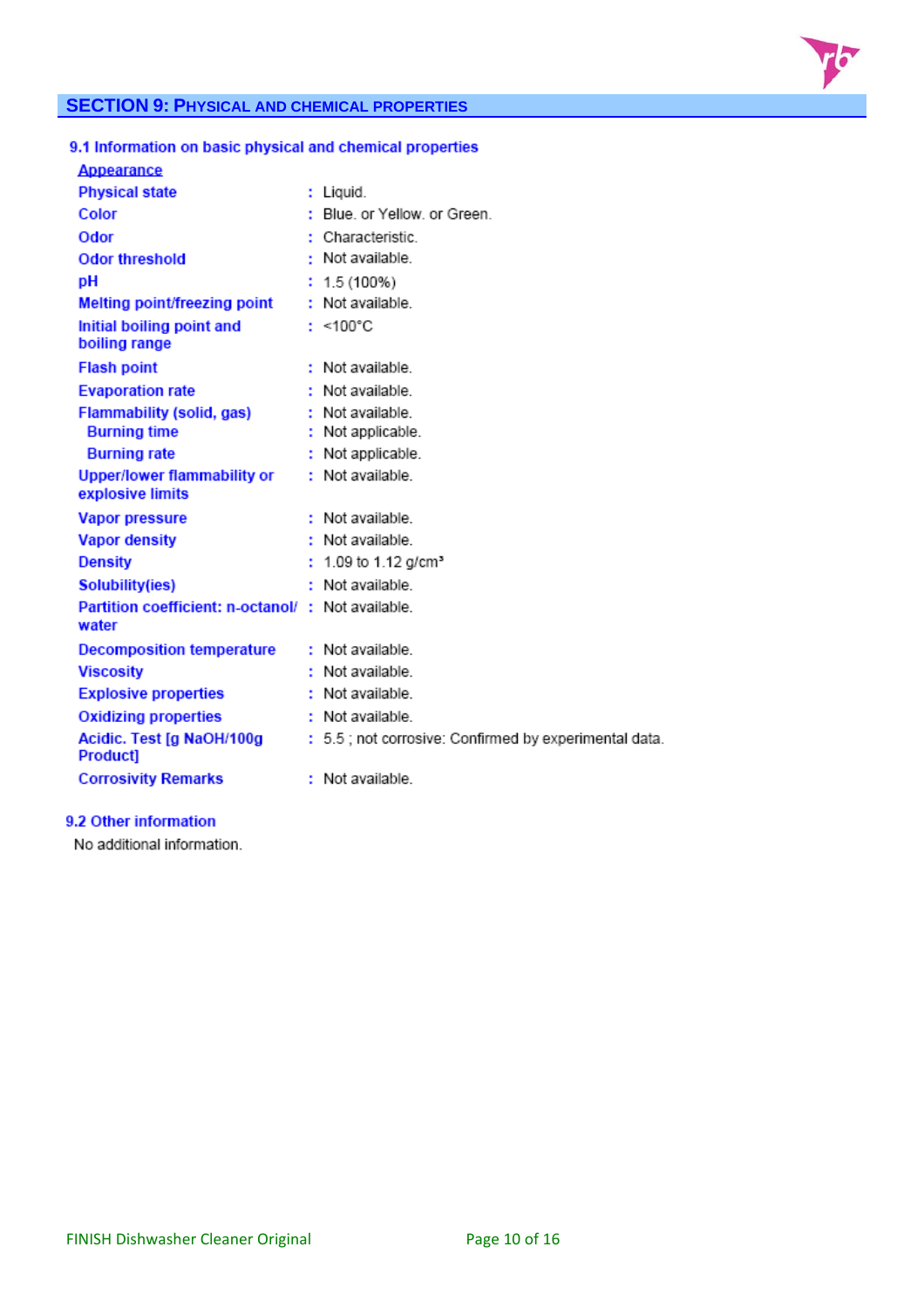

## **SECTION 10: STABILITY AND REACTIVITY**

| <b>10.1 Reactivity</b>                     | : No specific test data related to reactivity available for this product or its ingredients               |
|--------------------------------------------|-----------------------------------------------------------------------------------------------------------|
| <b>10.2 Chemical stability</b>             | : The product is stable.                                                                                  |
| 10.3 Possibility of<br>hazardous reactions | : Under normal conditions of storage and use, hazardous reactions will not occur.                         |
| <b>10.4 Conditions to avoid</b>            | : No specific data.                                                                                       |
| 10.5 Incompatible materials                | : No specific data.                                                                                       |
| 10.6 Hazardous<br>decomposition products   | : Under normal conditions of storage and use, hazardous decomposition products<br>should not be produced. |
| <b>Instability Conditions</b>              | : Not available.                                                                                          |
| Instability temperature                    | : Not available.                                                                                          |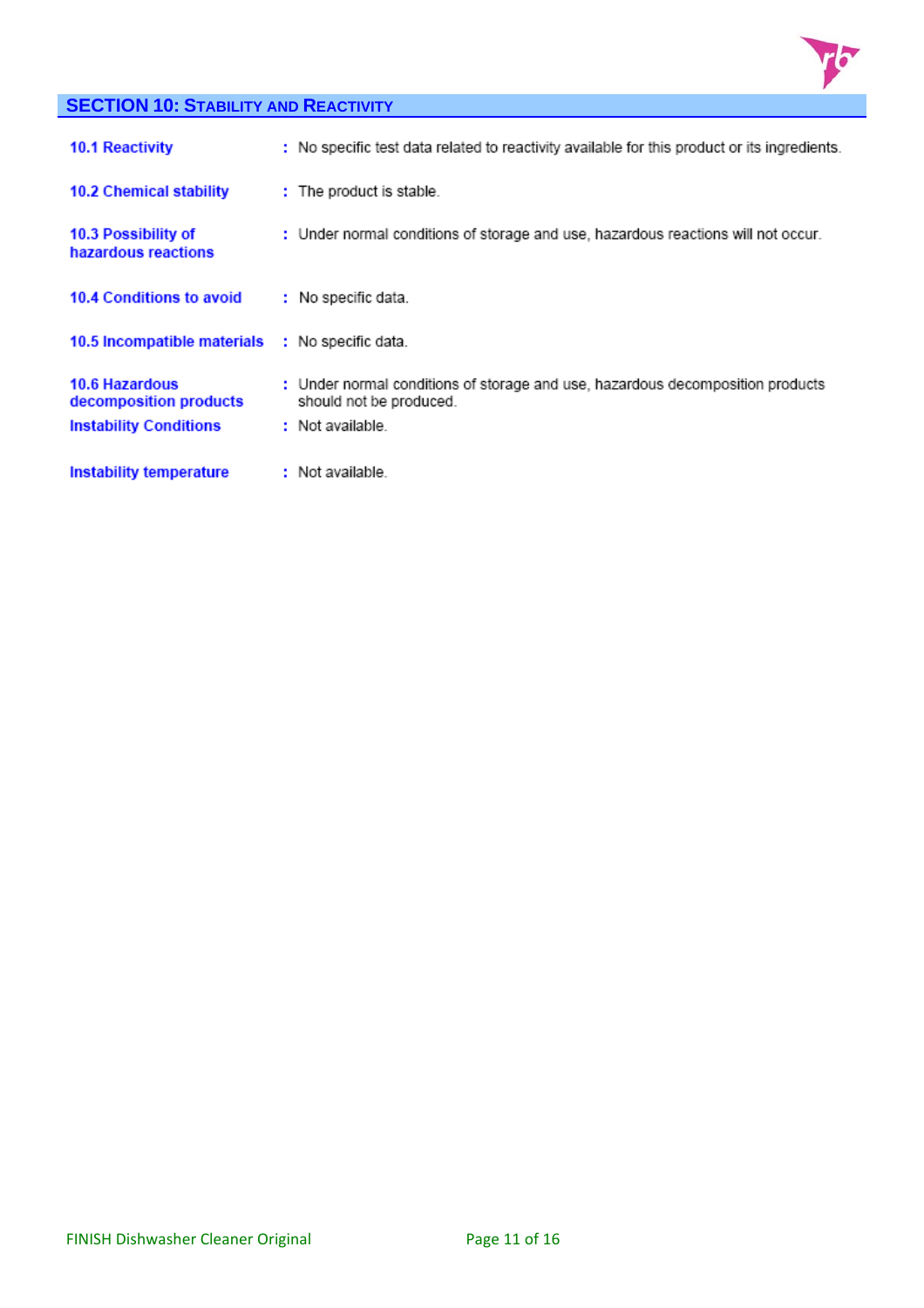

## **SECTION 11: TOXICOLOGICAL INFORMATION**

## 11.1 Information on toxicological effects

#### **Acute toxicity**

| Product/ingredient name                     | <b>Result</b>                           | <b>Species</b>       | <b>Dose</b>                       | <b>Exposure</b> |
|---------------------------------------------|-----------------------------------------|----------------------|-----------------------------------|-----------------|
| l citric acid<br>Isotridecanol, ethoxylated | LD50 Oral<br>l LD50 Dermal<br>LD50 Oral | Rat<br>Rabbit<br>Rat | 3 g/kg<br>2001 mg/kg<br>500 mg/kg |                 |

#### **Acute toxicity estimates**

| Route | <b>ATE value</b> |
|-------|------------------|
| Oral  | 6666.7 mg/kg     |

#### **Irritation/Corrosion**

| Product/ingredient name | <b>Result</b>            | <b>Species</b> | Score                    | <b>Exposure</b> | <b>Observation</b> |
|-------------------------|--------------------------|----------------|--------------------------|-----------------|--------------------|
| citric acid             | Eyes - Severe irritant   | Rabbit         | $\overline{\phantom{a}}$ | 24 hours 750  - |                    |
|                         |                          |                |                          | Micrograms      |                    |
|                         | i Skin - Mild irritant   | Rabbit         |                          | 24 hours 500    |                    |
|                         |                          |                |                          | milligrams      |                    |
|                         | Skin - Moderate irritant | Rabbit         | $\overline{\phantom{a}}$ | 10.5 Mililiters |                    |

## **Sensitization**

No known effect according to our database.

#### **Mutagenicity**

No known effect according to our database.

#### Carcinogenicity

No known effect according to our database.

#### **Reproductive toxicity**

No known effect according to our database.

#### **Teratogenicity**

No known effect according to our database.

#### Specific target organ toxicity (single exposure)

No known effect according to our database.

#### Specific target organ toxicity (repeated exposure)

No known effect according to our database.

#### **Aspiration hazard**

No known effect according to our database.

#### **Potential acute health effects**

| Eye contact         | : Causes serious eye damage.                                                                         |
|---------------------|------------------------------------------------------------------------------------------------------|
| Inhalation          | : May give off gas, vapor or dust that is very irritating or corrosive to the respiratory<br>system. |
| <b>Skin contact</b> | : No known significant effects or critical hazards.                                                  |
| Ingestion           | : May cause burns to mouth, throat and stomach.                                                      |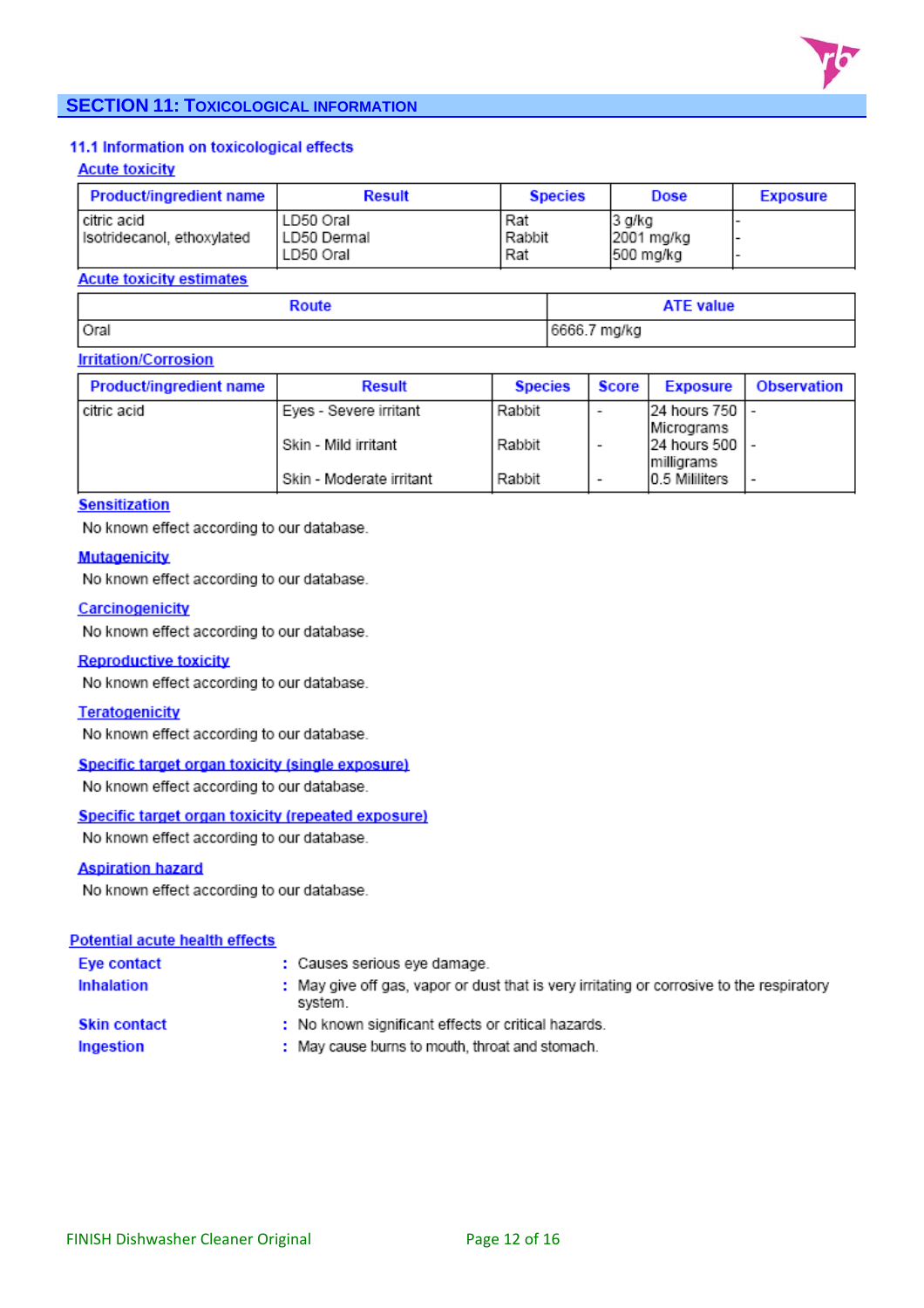

## **Symptoms related to the physical, chemical and toxicological characteristics**

| Eye contact         | : Adverse symptoms may include the following:<br>pain<br>watering<br>redness                           |
|---------------------|--------------------------------------------------------------------------------------------------------|
| Inhalation          | : No specific data.                                                                                    |
| <b>Skin contact</b> | : Adverse symptoms may include the following:<br>pain or irritation<br>redness<br>blistering may occur |
| Ingestion           | : Adverse symptoms may include the following:<br>stomach pains                                         |

|                                            | Delayed and immediate effects and also chronic effects from short and long term exposure |
|--------------------------------------------|------------------------------------------------------------------------------------------|
| <b>Short term exposure</b>                 |                                                                                          |
| <b>Potential immediate</b><br>effects      | : Not available                                                                          |
| Potential delayed effects : Not available. |                                                                                          |
| Long term exposure                         |                                                                                          |
| <b>Potential immediate</b><br>effects      | : Not available.                                                                         |
| Potential delayed effects : Not available. |                                                                                          |
| <b>Potential chronic health effects</b>    |                                                                                          |
| Not available.                             |                                                                                          |
| <b>Conclusion/Summary</b>                  | : Not available                                                                          |
| General                                    | : No known significant effects or critical hazards.                                      |
| Carcinogenicity                            | : No known significant effects or critical hazards.                                      |
| <b>Mutagenicity</b>                        | : No known significant effects or critical hazards.                                      |
| Teratogenicity                             | : No known significant effects or critical hazards.                                      |
| Developmental effects                      | : No known significant effects or critical hazards.                                      |
| <b>Fertility effects</b>                   | : No known significant effects or critical hazards.                                      |
| <b>Other information</b>                   | : Not available.                                                                         |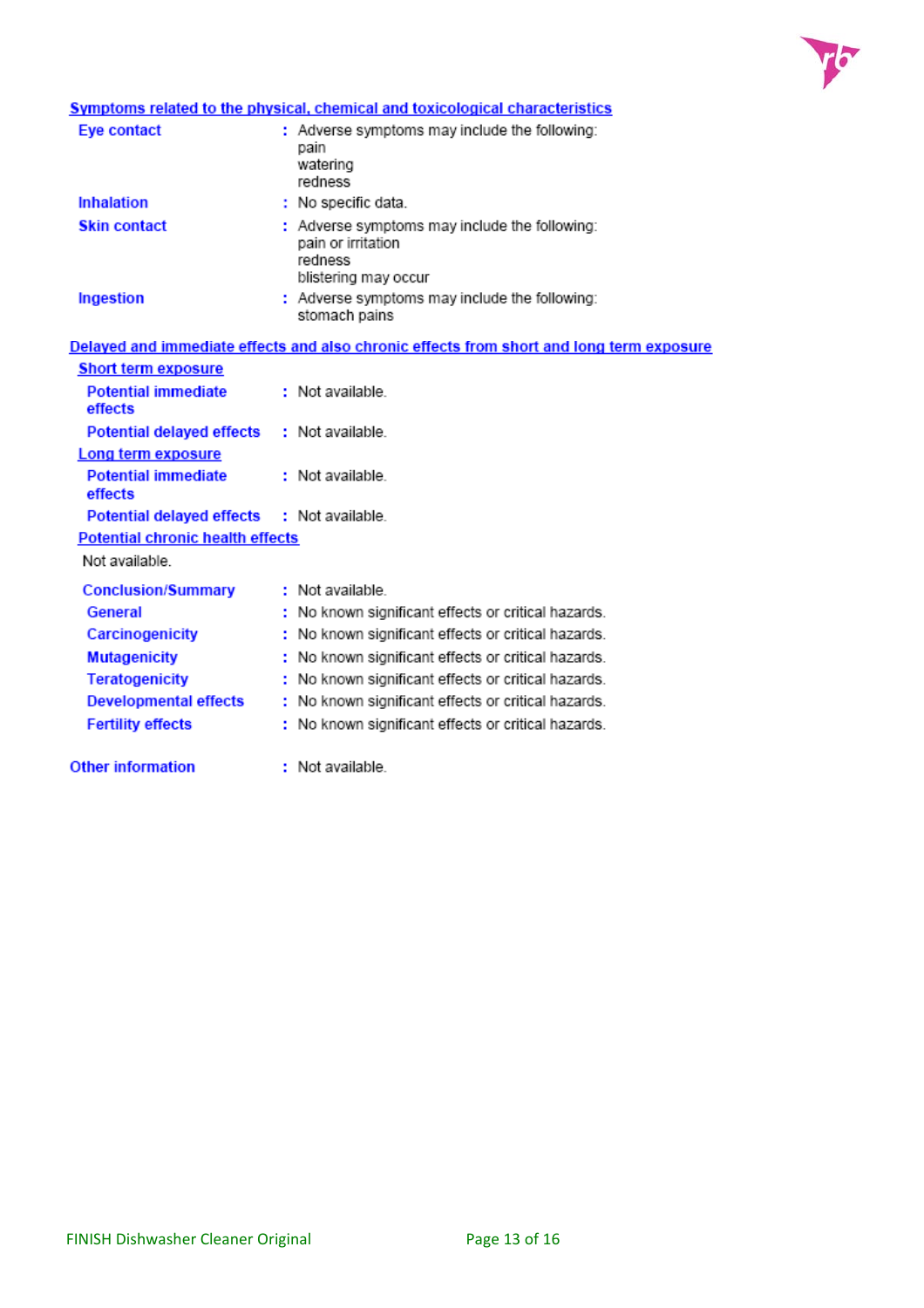

## **SECTION 12: ECOLOGICAL INFORMATION**

#### **12.1 Toxicity**

| <b>Product/ingredient name</b> | Result                                                       | <b>Species</b>  | Exposure  |
|--------------------------------|--------------------------------------------------------------|-----------------|-----------|
| l citric acid                  | Acute LC50 160000 µg/l Marine water   Crustaceans - Carcinus | Imaenas - Adult | 148 hours |

#### 12.2 Persistence and degradability

The surfactant(s) contained in this preparation complies(comply) with the biodegradability criteria as laid down in Regulation (EC) No.648/2004 on detergents. Data to support this assertion are held at the disposal of the competent authorities of the Member States and will be made available to them, at their direct request or at the request of a detergent manufacturer.

No known effect according to our database.

#### 12.3 Bioaccumulative potential

| <b>Product/ingredient name</b> | $\mathsf{LogP}_{\mathsf{ow}}$ | <b>BCF</b> | <b>Potential</b> |
|--------------------------------|-------------------------------|------------|------------------|
| citric acid                    | $-1.8$                        |            | low              |

| <b>12.4 Mobility in soil</b>                            |                  |
|---------------------------------------------------------|------------------|
| <b>Soil/water partition</b><br><b>coefficient (Koo)</b> | : Not available. |
| <b>Mobility</b>                                         | : Not available. |
|                                                         |                  |

## 12.5 Results of PBT and vPvB assessment

| <b>PBT</b>  | : Not applicable. |
|-------------|-------------------|
| <b>vPvB</b> | : Not applicable. |

#### 12.6 Other adverse effects : No known significant effects or critical hazards.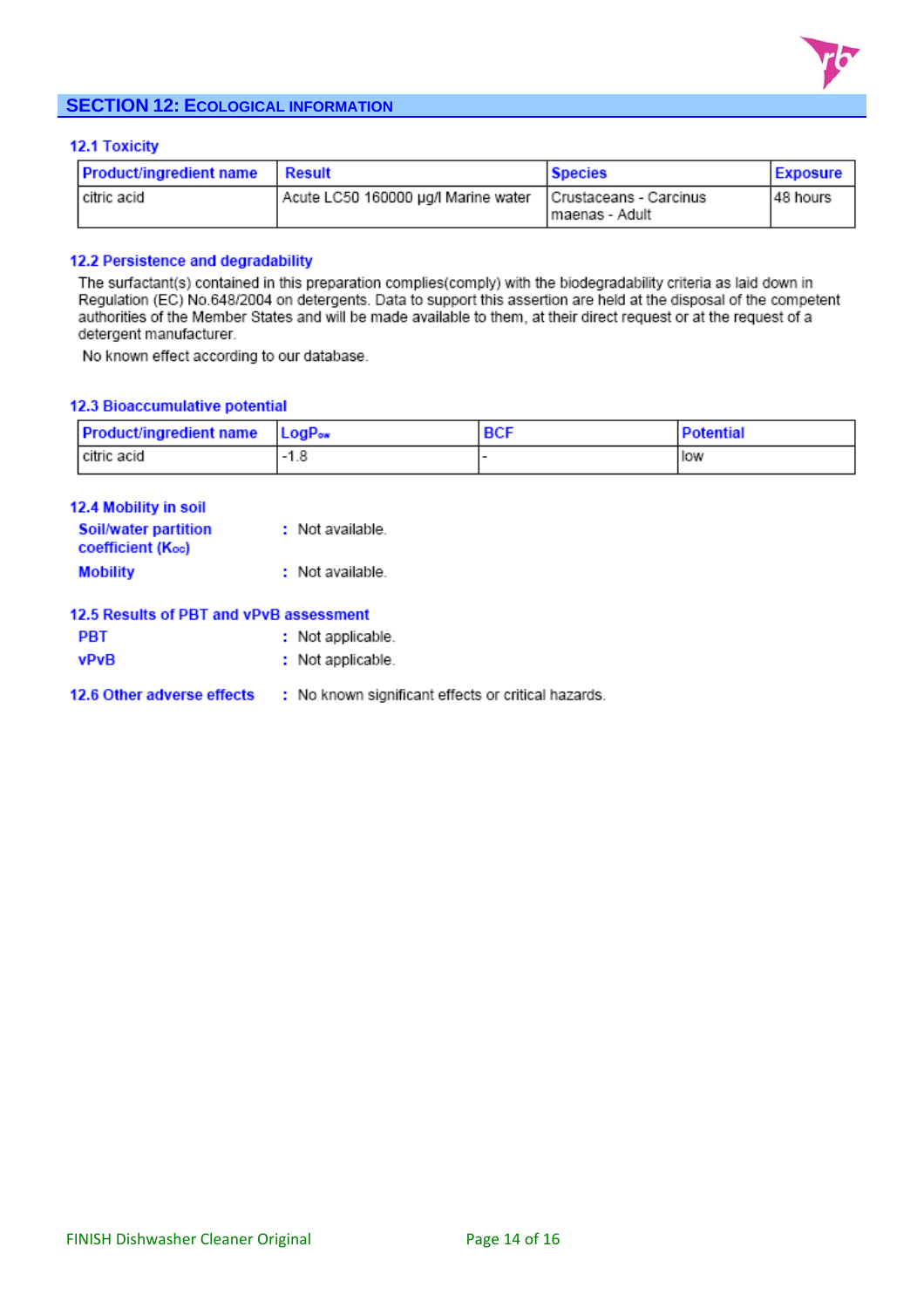

## **SECTION 13: DISPOSAL CONSIDERATIONS**

The information in this section contains generic advice and guidance. The list of Identified Uses in Section 1 should be consulted for any available use-specific information provided in the Exposure Scenario(s).

#### 13.1 Waste treatment methods **Product Methods of disposal** : The generation of waste should be avoided or minimized wherever possible. Disposal of this product, solutions and any by-products should at all times comply with the requirements of environmental protection and waste disposal legislation and any regional local authority requirements. Dispose of surplus and nonrecyclable products via a licensed waste disposal contractor. Waste should not be disposed of untreated to the sewer unless fully compliant with the requirements of all authorities with jurisdiction. **Hazardous waste** : Yes.

#### European waste catalogue (EWC)

| Waste code                 | <b>Waste designation</b>                                                                                                                                                                                                                                                                                                                       |
|----------------------------|------------------------------------------------------------------------------------------------------------------------------------------------------------------------------------------------------------------------------------------------------------------------------------------------------------------------------------------------|
| 120 01 29*                 | detergents containing dangerous substances                                                                                                                                                                                                                                                                                                     |
| Packaging                  |                                                                                                                                                                                                                                                                                                                                                |
| <b>Methods of disposal</b> | : The generation of waste should be avoided or minimized wherever possible. Waste<br>packaging should be recycled. Incineration or landfill should only be considered<br>when recycling is not feasible.                                                                                                                                       |
| <b>Special precautions</b> | : This material and its container must be disposed of in a safe way. Care should be<br>taken when handling emptied containers that have not been cleaned or rinsed out.<br>Empty containers or liners may retain some product residues. Avoid dispersal of<br>spilled material and runoff and contact with soil, waterways, drains and sewers. |

#### **SECTION 14: TRANSPORT INFORMATION**

This preparation is not classified as dangerous according to international transport regulations (ADR/RID, IMDG or ICAO/IATA).

For long distance transport of bulk material or shrunk pallet take into consideration sections 7 and 10.

## **SECTION 15: REGULATORY INFORMATION**

Chemical Safety Assessment following regulation 1907/2006/EC: Not relevant.

| 15.1 Safety, health and environmental regulations/legislation specific for the substance or mixture |  |  |  |  |  |  |  |
|-----------------------------------------------------------------------------------------------------|--|--|--|--|--|--|--|
|-----------------------------------------------------------------------------------------------------|--|--|--|--|--|--|--|

| <b>Annex XVII - Restrictions : Not applicable.</b><br>on the manufacture,<br>placing on the market<br>and use of certain<br>dangerous substances,<br>mixtures and articles |                                                                                                                                                                                             |
|----------------------------------------------------------------------------------------------------------------------------------------------------------------------------|---------------------------------------------------------------------------------------------------------------------------------------------------------------------------------------------|
| <b>Europe inventory</b>                                                                                                                                                    | : At least one component is not listed in EINECS but all such components are listed in<br>ELINCS.<br>Please contact your supplier for information on the inventory status of this material. |
| Integrated pollution<br>prevention and control<br>list (IPPC) - Air                                                                                                        | : Not listed                                                                                                                                                                                |
| Integrated pollution<br>prevention and control<br>list (IPPC) - Water                                                                                                      | : Not listed                                                                                                                                                                                |
| <b>CMR Substances</b><br>None of the components are listed.                                                                                                                |                                                                                                                                                                                             |
| <b>Hazard class for water : 2 Appendix No. 4</b>                                                                                                                           |                                                                                                                                                                                             |